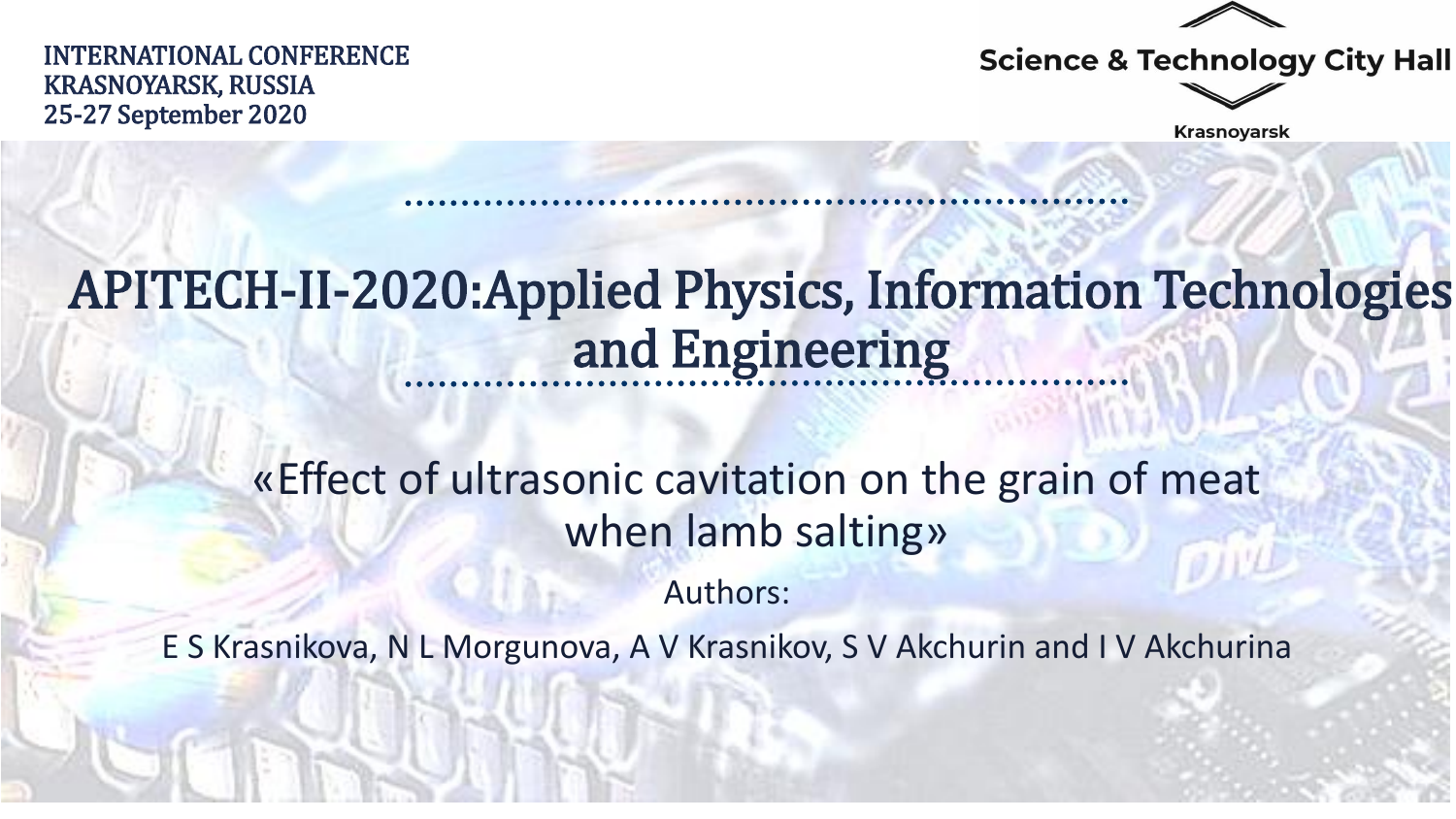## **The aim of the study** was to study the effect of ultrasonic treatment on the microstructure of muscle tissue when wet lamb salting.



2

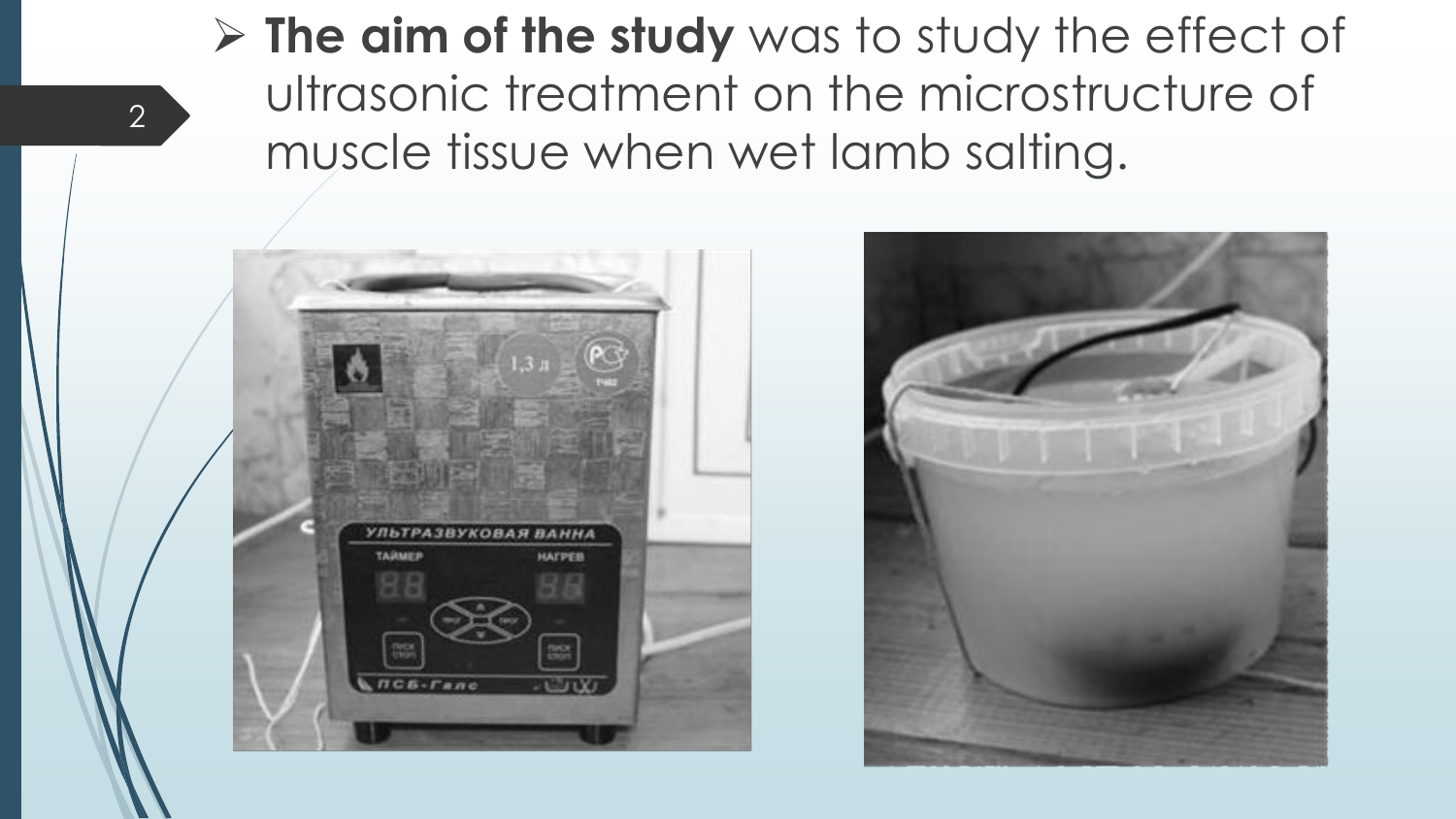*Materials and methods.* Isolated from the hip, cooled lamb meat with natural autolysis process was used. The mass of the pieces was  $300 \pm 50$  grams (n = 6). Ultrasound meat salting was carried out whith using of the "PSB-Gals" device (Russia) with an ultrasonic frequency of 35 kHz and an ultrasound intensity of 1 W/cm<sup>2</sup> (Fig. 1a), and an ultrasonic immersion emitter with an ultrasonic frequency of 26 kHz and an ultrasound intensity of 1 W/cm<sup>2</sup> (Fig. 1b) for 5 hours. The brine contained sodium chloride (7%), sugar (1.5%) and sodium nitrite (0.015%). The density of the brine was 1050 kg / m<sup>3</sup>.

3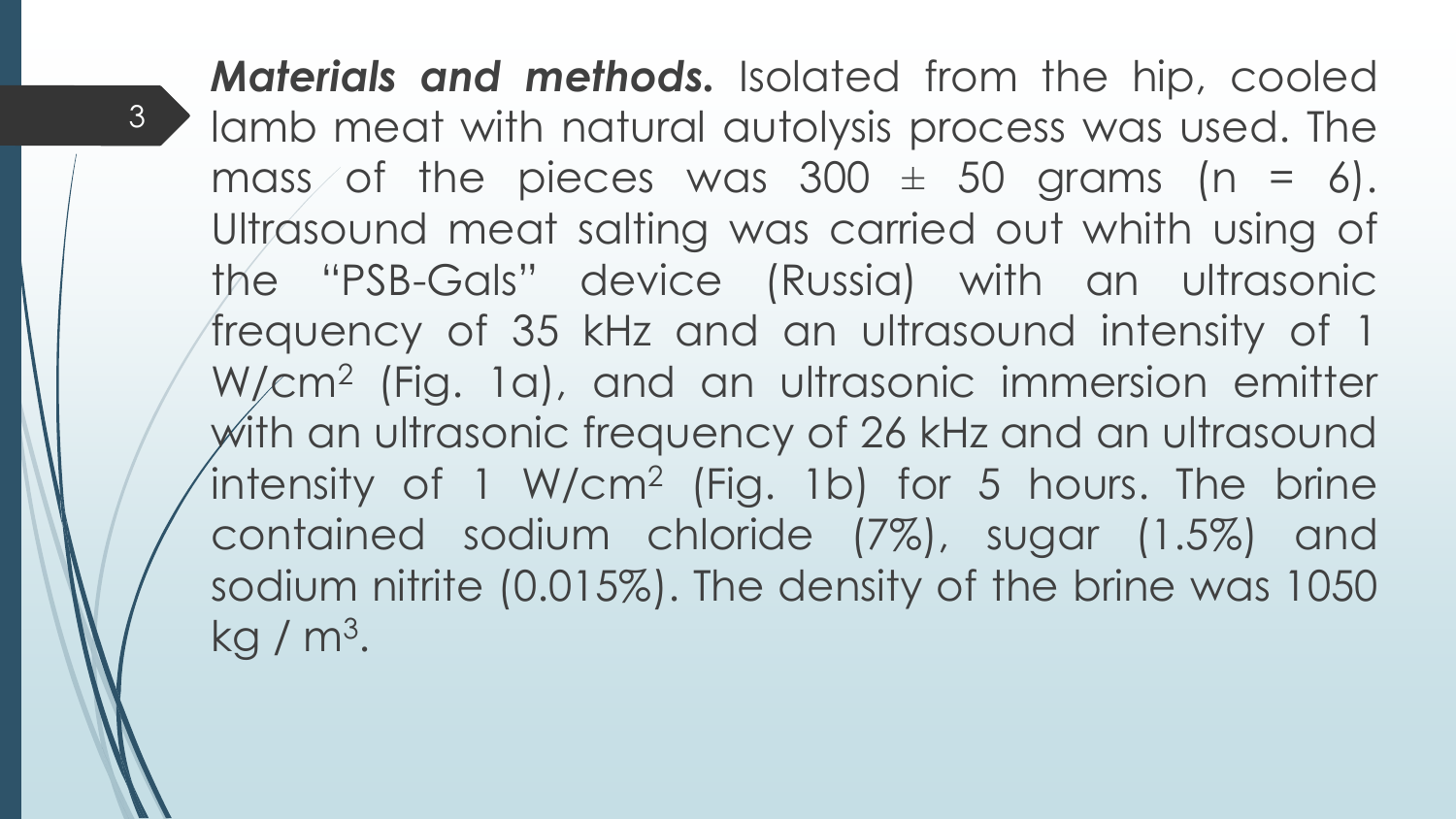## *Results*

4



**Figure 1.** Lamb. The natural autolysis process. Ehrlich hematoxylin and eosin staining. × 300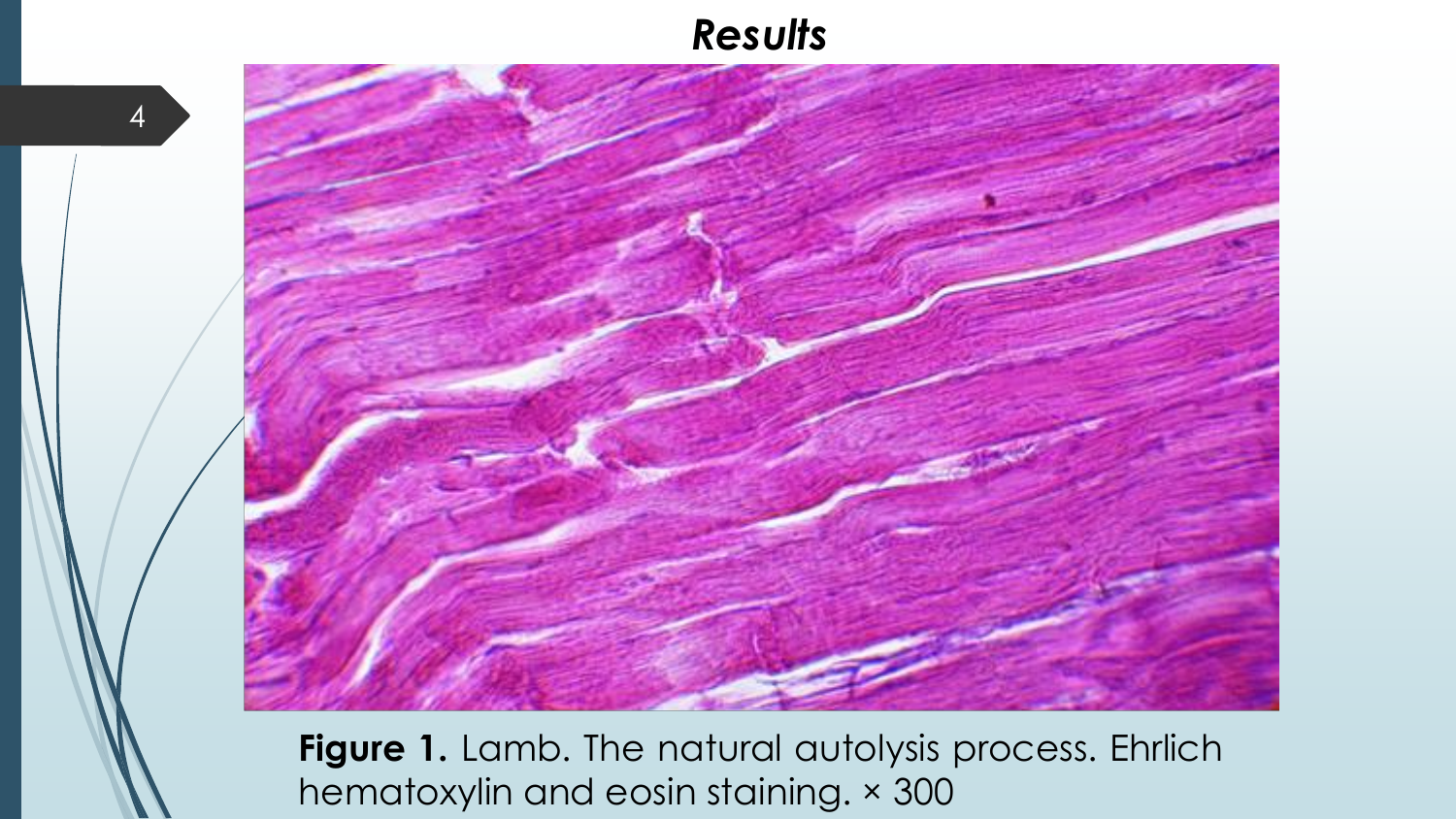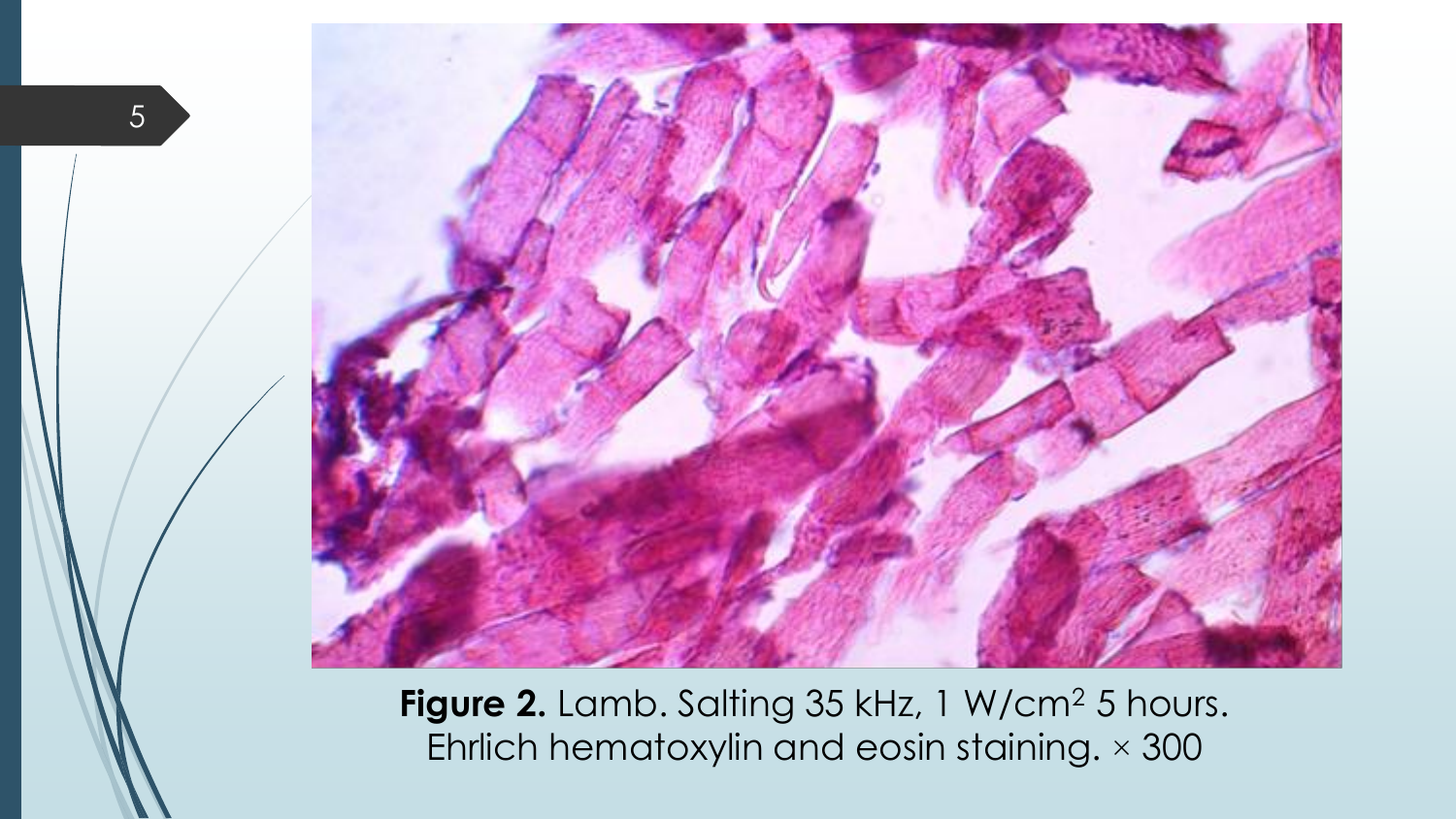

Table 3. Lamb. Salting 26 kHz, 1 W/cm<sup>2</sup> 5 hours. Ehrlich hematoxylin and eosin staining. × 300

6